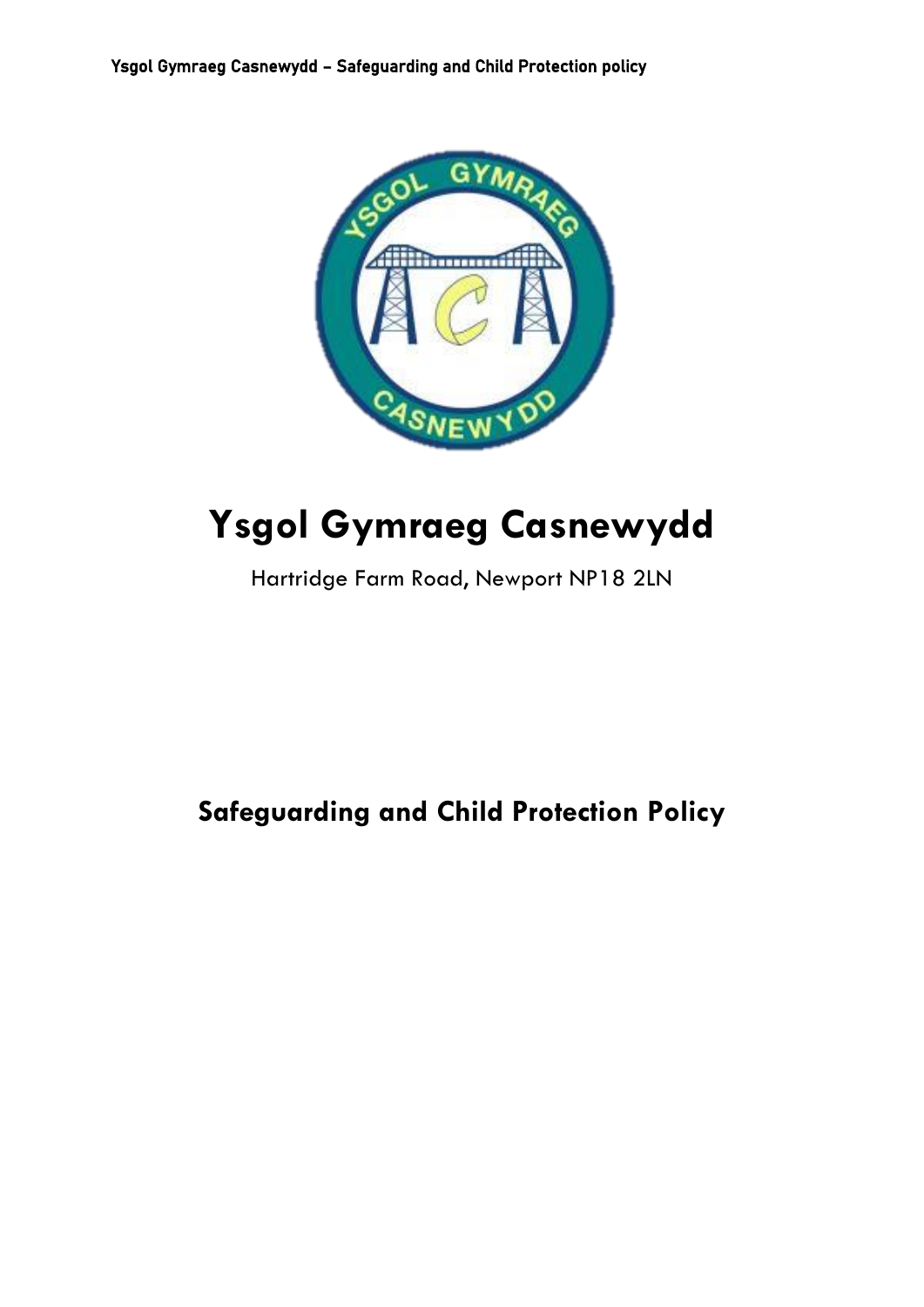# **Introduction**

1.1 The school fully recognises the contribution it makes to child protection.

There are three main elements to our policy: -

1. Prevention, through the teaching and pastoral support offered to pupils;

2. Procedures for identifying and reporting cases, or suspected cases of abuse. Because of our day to day contact with children, school staff are well placed to observe the outward signs of abuse;

3. Support to those pupils who may have been abused.

1.2 This policy applies to all staff and volunteers working in the school, and its governors. It is recognised by this school that all staff that come into contact with children can often be the first point of disclosure for a child. This first point of contact is an important part of the safeguarding process, and it is essential that all staff are aware of and implement the school's procedures as noted in this policy.

# **Prevention**

2.1 The school recognises that high self-esteem, confidence, supportive friends and good lines of communication with trusted adults helps to safeguard children.

The school will therefore: -

1. establish and maintain an ethos where children feel secure and are encouraged to talk and share their concerns and will be listened to;

2. ensure that children know that all adults in the school can be approached if they are worried or concerned about matters that relate to themselves or their siblings or friends;

3. include in the curriculum activities and opportunities for PSE (which includes SEAL and the Health and Well-being Area of Learning and Experience) which will equip children with the skills they need to stay safe from abuse and to know that they can turn to staff for help;

#### Procedures

3.1 The school follows the 'All Wales Child Protection Procedures' (April 2008), 'Keeping Learners Safe' (Welsh Government, 2015), 'Safeguarding Children in Education: Handling allegations of abuse by teachers and other staff' (Welsh Government, 2014) and other guidance and protocols that have been endorsed and agreed by the Newport Safeguarding for Children Board (SEWSCB)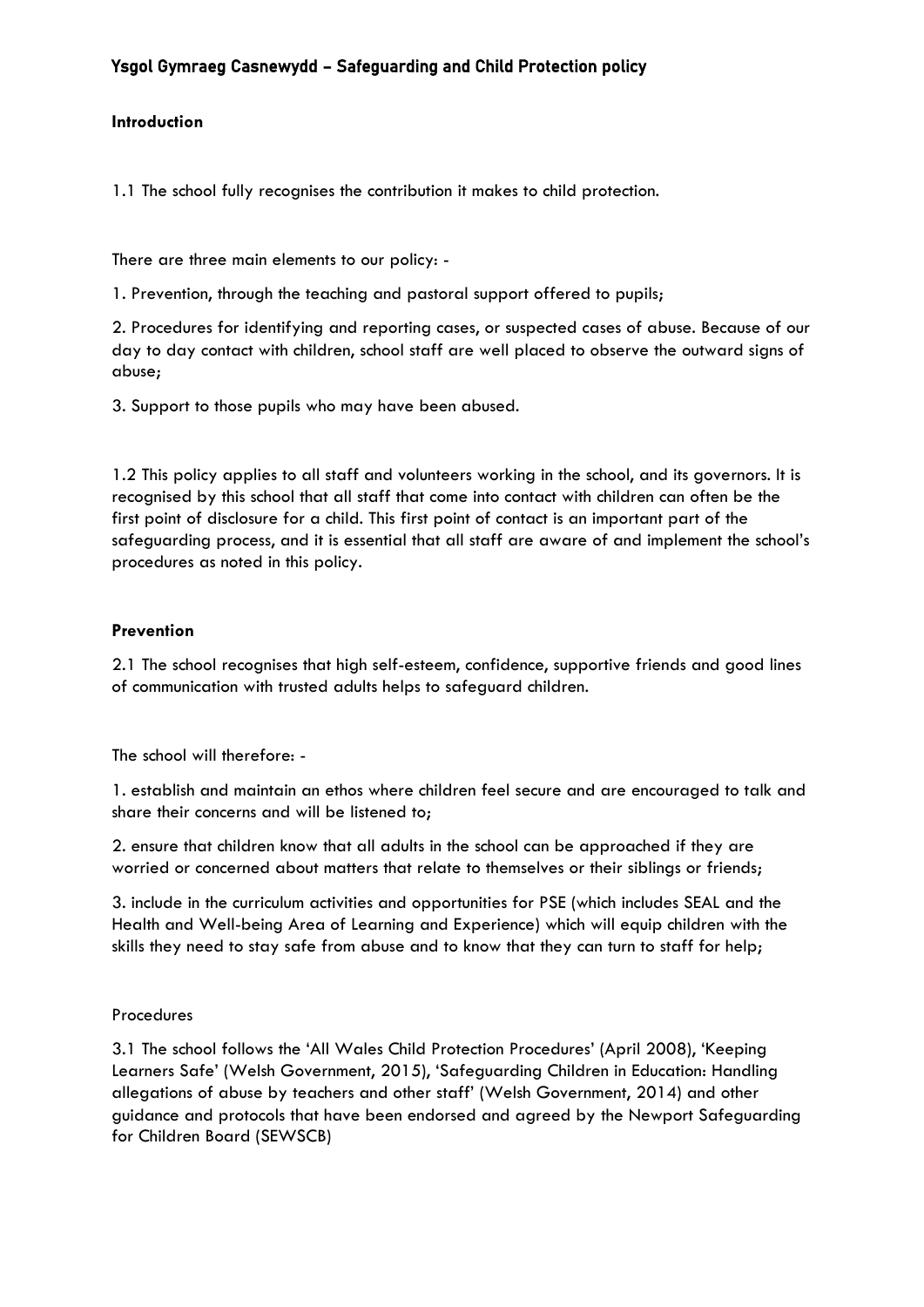3.2 The school will: -

1. ensure it has a named designated senior member of staff who has undertaken the appropriate training in line with agreed national and local requirements (Head Teacher). This school will also nominate a named deputy who will be the central contact in times when the designated person is absent (Deputy Head Teacher). If both are absent or unavailable, leaders will act as contact point for other staff;

2. recognise the role of the designated person and arrange support and training. The school will look to the SEWSCB and in particular the Authority's Child Protection Officer for Education (CPO) for guidance and support in all child protection matters in assisting the school's designated person;

3. ensure that all members of staff, including permanent, part time and adult volunteers, along with every governor knows: -

-the name and contact details of both the designated and deputy person

responsible for child protection;

-that it is the named designated person and/or their deputy who have the

responsibility for making child protection referrals within SEWSCB

timescales, by completing the agreed multi-agency form;

-that the designated person and deputy will seek advice from the CPO

and or Social Services Duty and Assessment Team if necessary when a

referral is being considered; if in doubt a referral must be sent. The person

making the referral will ensure that the CPO will be sent a copy of the

referral as soon as it is practically possible;

4. ensure that all members of staff are aware of the need to be alert to signs of abuse and know how to respond to a pupil who may disclose abuse. All members of staff will be expected to attend appropriate training and updates as arranged by the school;

5. ensure that parents have a clear understanding of the responsibility placed on the school and its staff for child protection by setting out their obligations in the school prospectus and other forms of communications. In particular, there is a clear obligation that 'the welfare of the child is paramount' and in some circumstances this may mean that the parents are not informed of a referral made by the school. This circumstance is in line with All Wales Child Protection Procedures guidance;

6. provide training for all staff so that they know: -

- their personal responsibility;
- the agreed local procedures (SEWSCB);
- the need to be vigilant in identifying suspected cases of abuse;
- how to support a child who discloses abuse, particularly the "do's and don'ts"
- 7. notify the CPO and Social Services if: -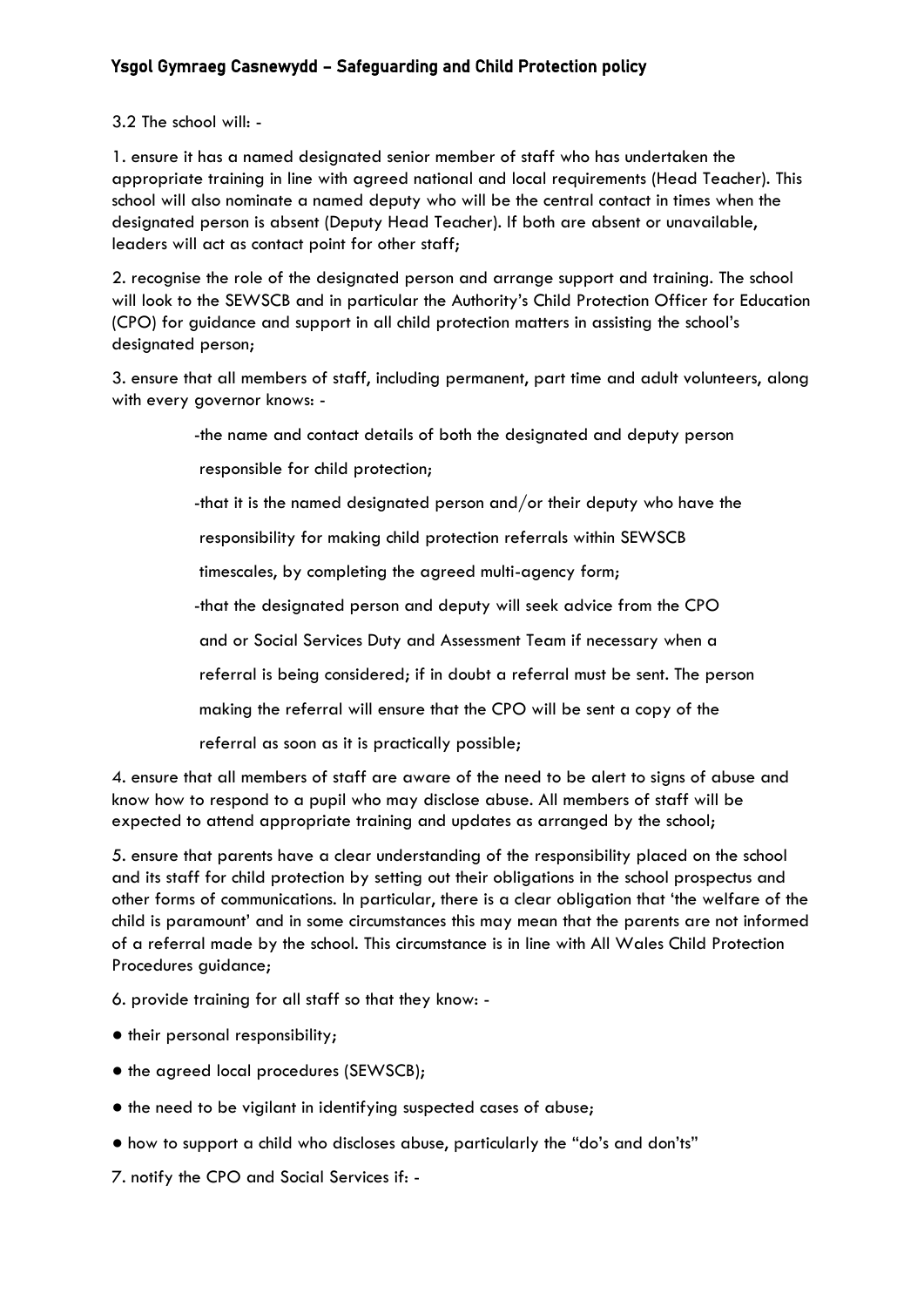● a pupil on the child protection register is excluded either for a fixed term or permanently;

● if there is an unexplained absence of a pupil on the child protection register of more than two days' duration from school (or one day following a weekend);

8. work to develop effective links with relevant agencies and co-operate as required with their enquiries regarding child protection matters, including attendance at initial and review child protection conferences and core groups, and support these with the submission of oral/written reports;

9. keep written records of concerns about children (noting date, event and action taken), even where there is no need to refer the matter to agencies responsible for formal investigation;

10. ensure that all records and files are kept secure and in locked locations. The designated person is responsible for the security, compilation and storage or all records and should be able to access and produce them in times of need. It is the responsibility of the designated person to ensure that any transfer of records is conducted via the Authority's agreed protocol and procedures for the 'Transfer of Sensitive Information'.

11. adhere to the procedures set out in the Welsh Assembly Government guidance circular 002/2013 'Disciplinary and Dismissal Procedures for School Staff';

12. ensure that all recruitment and selection procedures are made in accordance with Welsh Government Guidance, 'Keeping Learners Safe' and local guidance. The school will seek advice and guidance from the Authority's Human Resources' Department on recruitment and selection;

13.designate a governor for child protection who will champion and oversee the school's child protection policy and practice. This governor will support the Head Teacher in feeding back to the Governing Body on child protection matters as and when required. The Head Teacher will report on the school's child protection activities at every Governing Body meeting.

Supporting the pupil at Risk

4.1 The school recognises that children who are at risk, suffer abuse or witness violence are often affected in adverse ways. Some may be deeply troubled by these events.

4.2 The school may be the only stable, secure and predictable element in the lives of children at risk. Nevertheless, due to these adverse factors their behaviour at school may be challenging and defiant or they may be withdrawn. We will endeavour to be patient and supportive to the children at risk.

4.3 The school will endeavour to support the pupil through: -

● the content of the curriculum, by encouraging self-esteem and self- motivation (see section 2 of this policy on Prevention)

- the school ethos which: -
- i) promotes a positive, supportive and secure environment;

ii) gives pupils a sense of being valued (see section 2 on Prevention);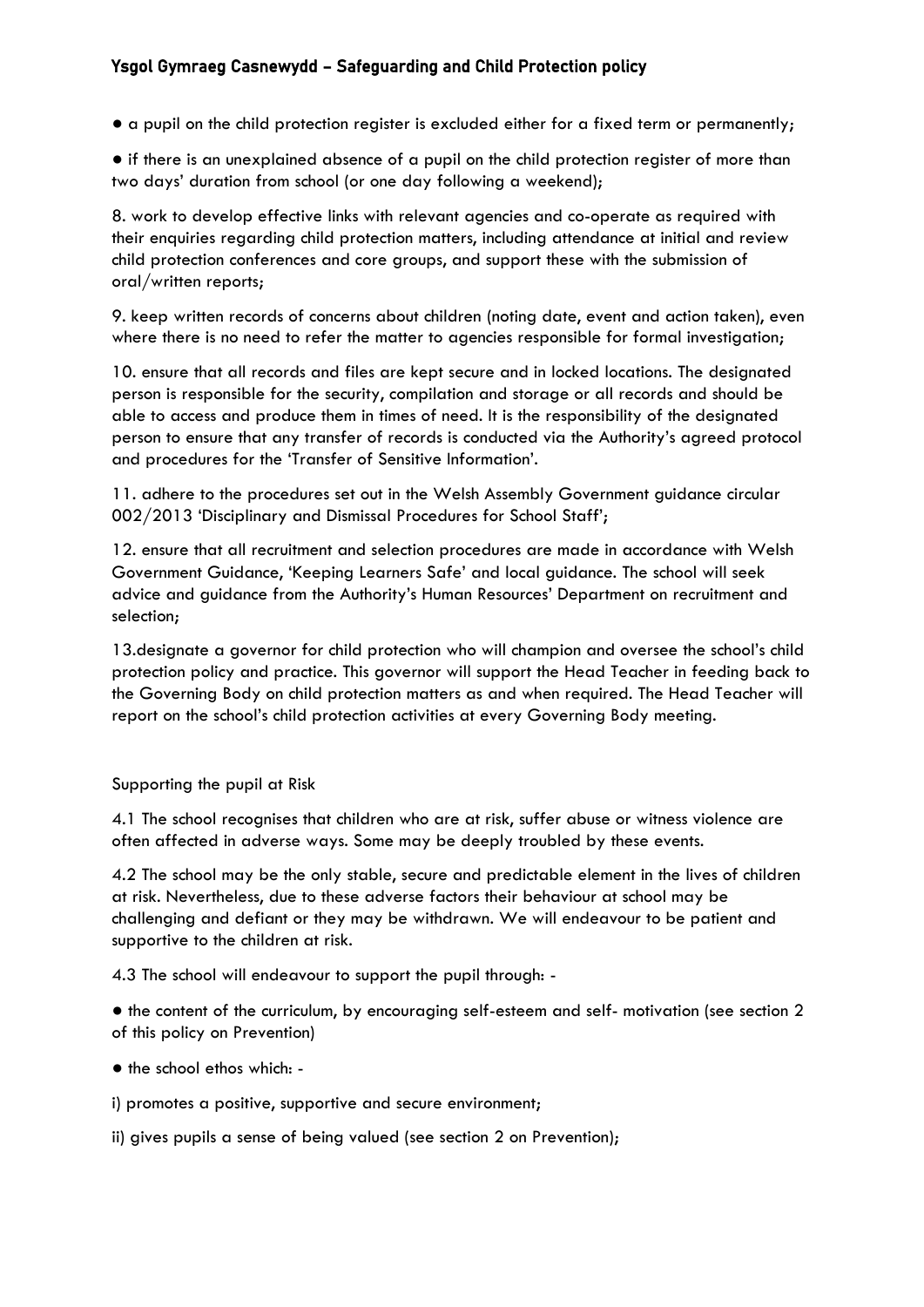4.4 The school's behaviour policy, which is aimed at supporting vulnerable pupils in the school. All staff will follow a consistent restorative approach which focuses on the behaviour of the child, but does not damage the pupil's sense of self-worth. The school will express and explain to all pupils that some behaviour is unacceptable (shared with parents via the school prospectus and other points of communication), that each individual is valued and not to be blamed for any abuse which has occurred. Staff should read the school's Behaviour Policy in conjunction with this and other named policies noted within this policy;

4.5 Liaison with other agencies who support the pupil, such as Social Services, Early Intervention and Preventative Services, Child and Adolescent Mental Health Services, the Educational Psychology Service, Education Welfare Service and others;

4.6 Keeping records and notifying Social Services if there is a recurrence of a concern with the individual;

4.7 When a pupil on the child protection register leaves, sensitive information will be transferred to the new school immediately (using the agreed policy and procedures for the 'Transfer of Sensitive Information' and the designated person will be central to this process) and if not already done, to inform Social Services of the move.

# Counselling

The school benefits from being part of the counselling service offered by the University of South Wales, in conjunction with Newport City Council. Identified pupils are nominated following discussions with staff and parents. They receive weekly counselling sessions for a period of six weeks. As with all counselling, sessions are confidential. However, if anything of a child protection nature is revealed, the counsellor will pursue this by making a referral to Social Services.

#### Behaviour

4.5 The school has a Behaviour Policy which clearly states our values and expectations. This is a separate policy which is reviewed on a regular basis by the Governing Body.

#### Bullying

.

4.6 The school's policy on Anti-Bullying has been set out in a separate document. This policy is located on the school's website.

# Physical Intervention

4.7 The school's policy on physical intervention has been set out in a separate document along with the school's behaviour policy. Staff have been trained by officers of the Authority on 'Team Teach' (correct restraint measures). This training last took place in November 2018 (every 3 years). Staff needing top up since 2016 are currently awaiting training dates from the authority.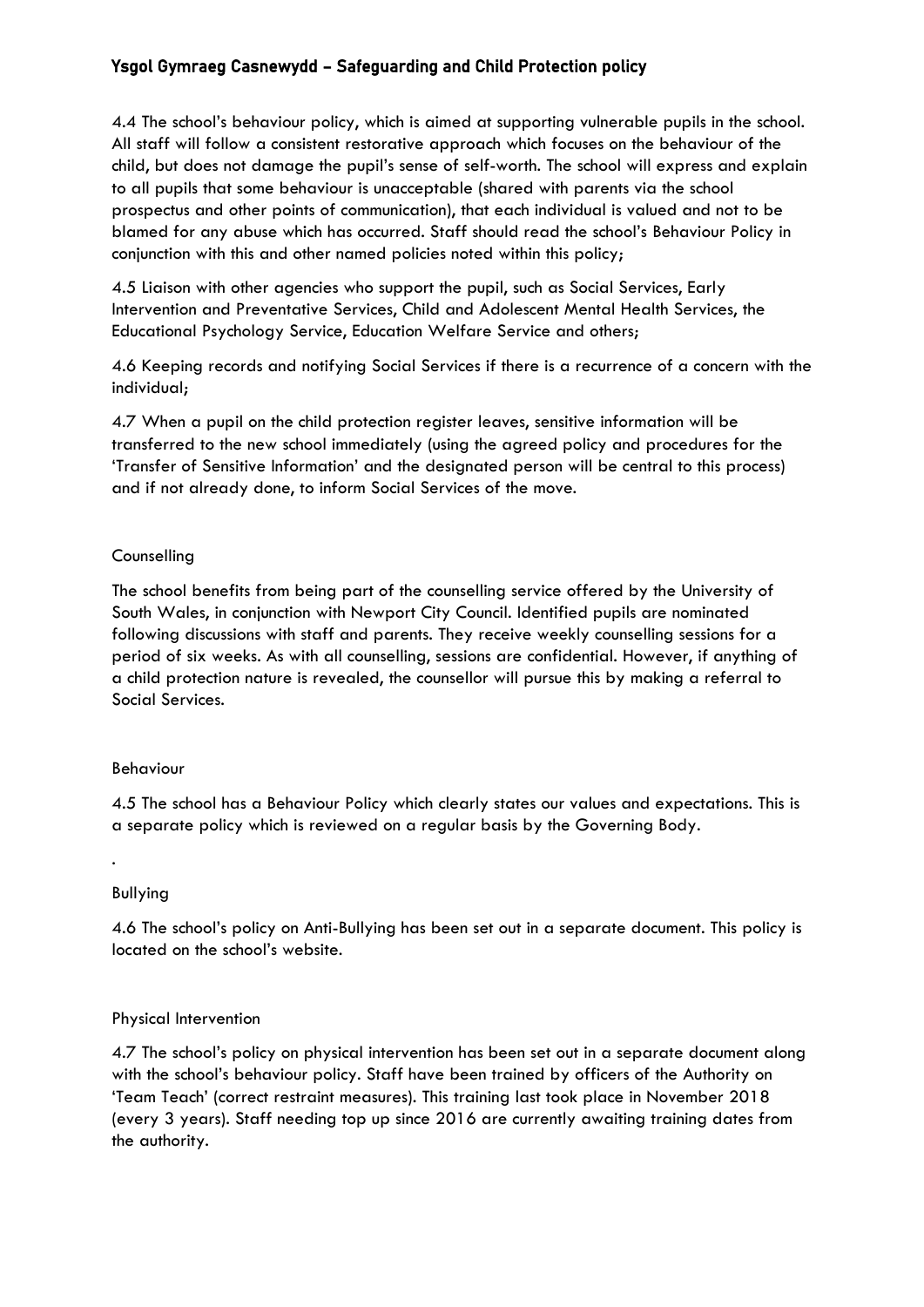# E-Safety

4.8 The school's policy on E-Safety has been set out in a separate document, and is based on the model policy written by South West Grid for Learning. Staff receive regular training and the website contains a link to CEOP. This policy is available on the school website. E-safety lessons are integrated across the curriculum and assemblies are regularly delivered by both outside agencies, staff and pupils.

Blended and Distance Learning

# **Live-Streaming policy**

Live streaming will be agreed on an individual basis by the HT, DHT (with the backing of the governing body). Individual or group live streaming will be determined by the need and the reasons for the request.

All live-streamed lessons will be carried out using Microsoft Teams via Hwb.

Safeguarding and welfare of learners is paramount and takes precedence over all other considerations. All issues relating to online safeguarding will be dealt with in the same way as face-to-face teaching. Policies and procedures for reporting incidents of misuse will be followed at all times.

Before carrying out a live-streaming session all staff involved will:

o Consider the purpose, benefits and limitations of a live-streaming lesson and consider if an alternative method is more appropriate.

 $\circ$  Consider availability of all learners involved as well as the number of learners on the session.

 $\circ$  Ensure the length of live-streamed session are appropriate for their learners.

- $\circ$  Consider the availability/strength of each learner's network connection and take steps
- to provide the best possible conditions for stable connectivity if required (i.e. the provision of MiFi devices).

 $\circ$  Consider alternative lesson format if there's likely to be inequality of access due to connectivity issues, hardware issues, caring for siblings or any other reason.

o Ensure the lesson is planned in advance and sufficient notice given to learners and parents/carers as required.

o Seek authorisation from the school's HT to carry out live streaming and let the senior leadership team know the planned timetable of all lessons.

 $\circ$  Check all content is appropriate and for any tasks requiring online research, check the suitability of the websites prior to the lesson.

 $\circ$  Ensure that all learners have access to software applications required, this will be facilitated through the Hwb platform.

o Familiarise themselves with features of Microsoft Teams and how to use it effectively.

o Ensure a "Live-Streaming Contract" is in place for all learners involved in livestreaming lessons.

Children with Statements of Special Educational Needs (SEN)

4.9 The school recognises that pupils with behavioural difficulties and disabilities are most vulnerable to abuse. School staff who deal with children with profound and multiple disabilities, sensory impairment and/ or emotional and behaviour problems need to be particularly sensitive to signs of abuse. The school's policy on AEN has been set out in a separate document.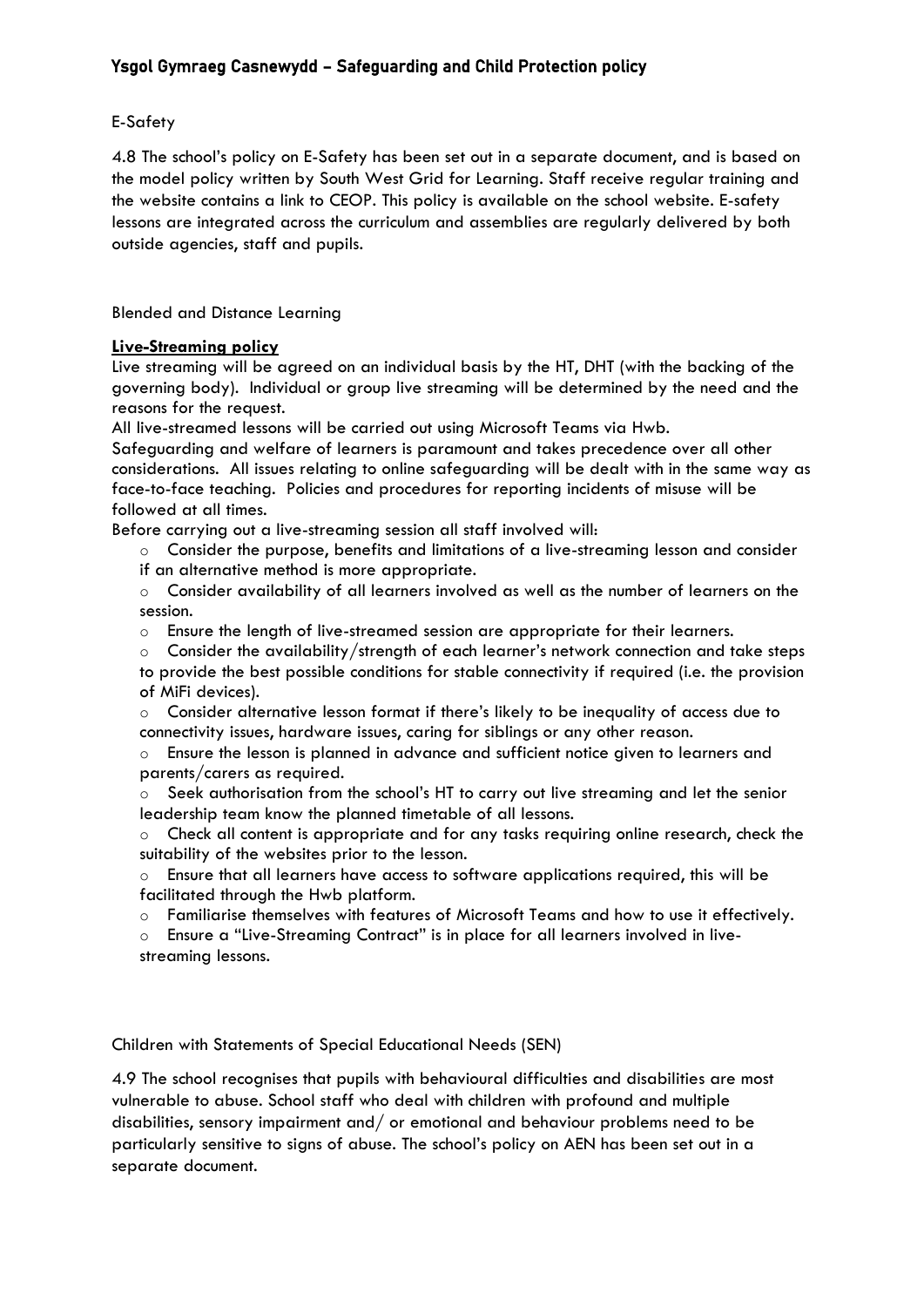#### Children who enter the Looked after System

4.10 The school recognises that children who enter the 'Looked After' System are often the most vulnerable and needy. The school's policy on Looked After Children (LAC) has been set out in a separate document.

# Radicalisation

The school is aware of its responsibilities (Section 26 of the Counter Terrorism and Security Act 2015 and 'Prevent' Duty Guidance) to safeguard pupils at risk of radicalisation. The school does this by:

● providing a safe environment for pupils to talk about issues that may concern them, including sensitive topics such as terrorism and extremist ideology;

● identifying and risk-assessing individuals who may be drawn into terrorism, violent or nonviolent extremism;

● making a referral to Social Services (MARF) if a concern is apparent; this will be assessed by the Education Safeguarding Officer and Prevent SPOC who will assist the school in completing a 'Channel' referral if required;

• knowing how to seek support for the child;

● ensuring that all staff receive appropriate training and have the knowledge and confidence to identify pupils at risk of being drawn into terrorism and extremism and challenge extremist ideas;

● ensuring that children are safe from terrorist and extremist material when accessing the internet in school, including having in place appropriate levels of filtering;

#### Mandatory reporting of Female Genital Mutilation (FGM)

The school is aware of its duty to report known cases of FGM to the police (Section 74 of the Serious Crime Act 2015). Where staff suspect FGM may have been carried out or think that a girl may be at risk, then the school will follow existing safeguarding procedures in these cases.

#### Information for all staff

5.1 To know what to do if a child tells you they have been abused by someone other than a member of staff.

5.2 Where the allegation is against a member of staff, reference will be made to the Authority's guidance which takes into account the Welsh Assembly Government's guidance circular 45/2004.

The staff can also find guidance in raising concerns via the N.C.C. Whistle Blowing Policy and Procedures, which can be accessed by contacting the Civic Centre 01633-656 656 and asking to speak to the Human Resources Department.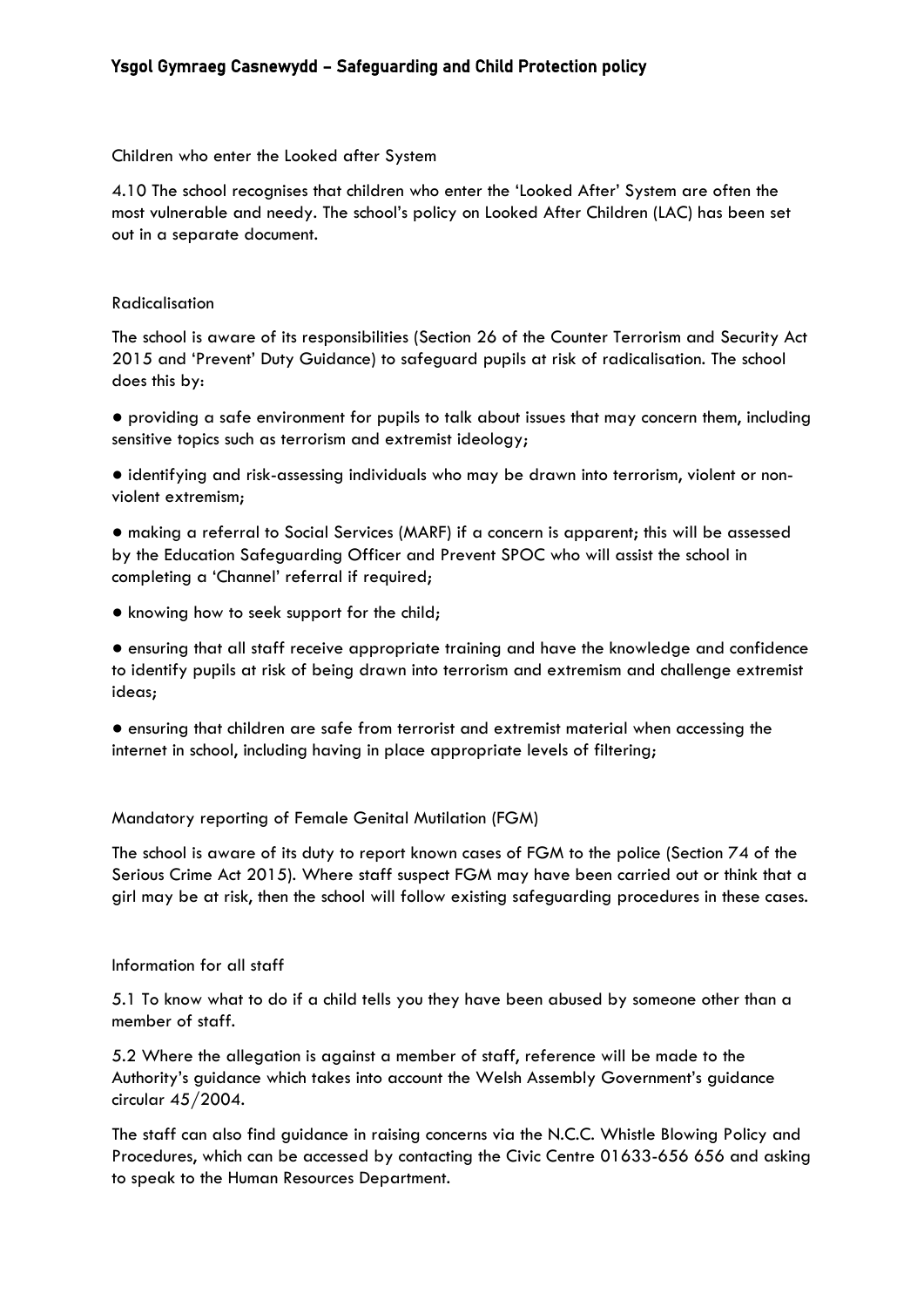You can remain anonymous in raising concerns.

If an allegation of abuse is made against a member of staff this must be reported to the Head Teacher. If the concern is about the Head Teacher, this must be reported to the Chair of Governors. If the concern is about the Chair of Governors, the LA's CPO or Governor Support should be contacted. The Authority's CPO will be contacted for guidance and advice.

A child may confide in any member of staff and may not always go to a member of the teaching staff. Staff to whom an allegation is made should remember: -

i) that the role is to listen to the child. Do not interrupt the child when they are freely recalling events. Limit any questions to clarify your understanding of what the child is saying. Any questions should be framed in an open manner as follows: "tell me", "explain to me" or "describe to me". Do not lead the child or "put words in their mouths".

ii) that they must report orally to the school's Designated Person for Child Protection (Head Teacher) (or, in her absence, the Deputy Head Teacher) immediately to inform them of what has been disclosed. If both are absent, seek the most senior person in the school.

iii) to make a note of the discussion, as soon as is reasonably practical (but within 24 hours) to pass on to the school's Designated Person for Child Protection. The note which should be clear in its use of terminology should record the time, date, place, and people who were present and should record the child's answers/responses in

exactly the way they were said as far as possible. This note will in most cases be the only written record of what has been disclosed, and as it is the initial contact it is very important in the child protection process. Remember, the note of the discussion may be used in any subsequent formal investigation and/or court proceedings. It is advised that you retain a copy in a safe place.

iv) not to give undertakings of absolute confidentiality (see note following this section for more details). They will need to express this in age related ways to the child as soon as appropriately possible during the disclosure. This may result in the child 'clamming up' and not completing the disclosure, but it is still necessary to inform the Designated Person of the fact that the child has shared a concern. Often what is initially shared is the tip of the iceberg.

v) That their responsibility in terms of referring concerns ends at this point, but that they may have a future role in terms of supporting or monitoring the child, contributing to an assessment or implementing child protection plans. They can ask the Designated Person for an update, but as they are restricted by procedures and confidentiality, they may be limited in their response. The level of feedback will be on a need to know, but whatever is shared is strictly confidential and is not to be repeated.

#### **Confidentiality**

6.1 The school and staff are fully aware of confidentiality issues if a child divulges that they are or have been abused. A child may only feel confident to confide in a member of staff if they feel that the information will not be divulged to anyone else. However, staff at the school have a professional responsibility to share relevant information about the protection of children with the designated statutory agencies when a child is experiencing child welfare concerns.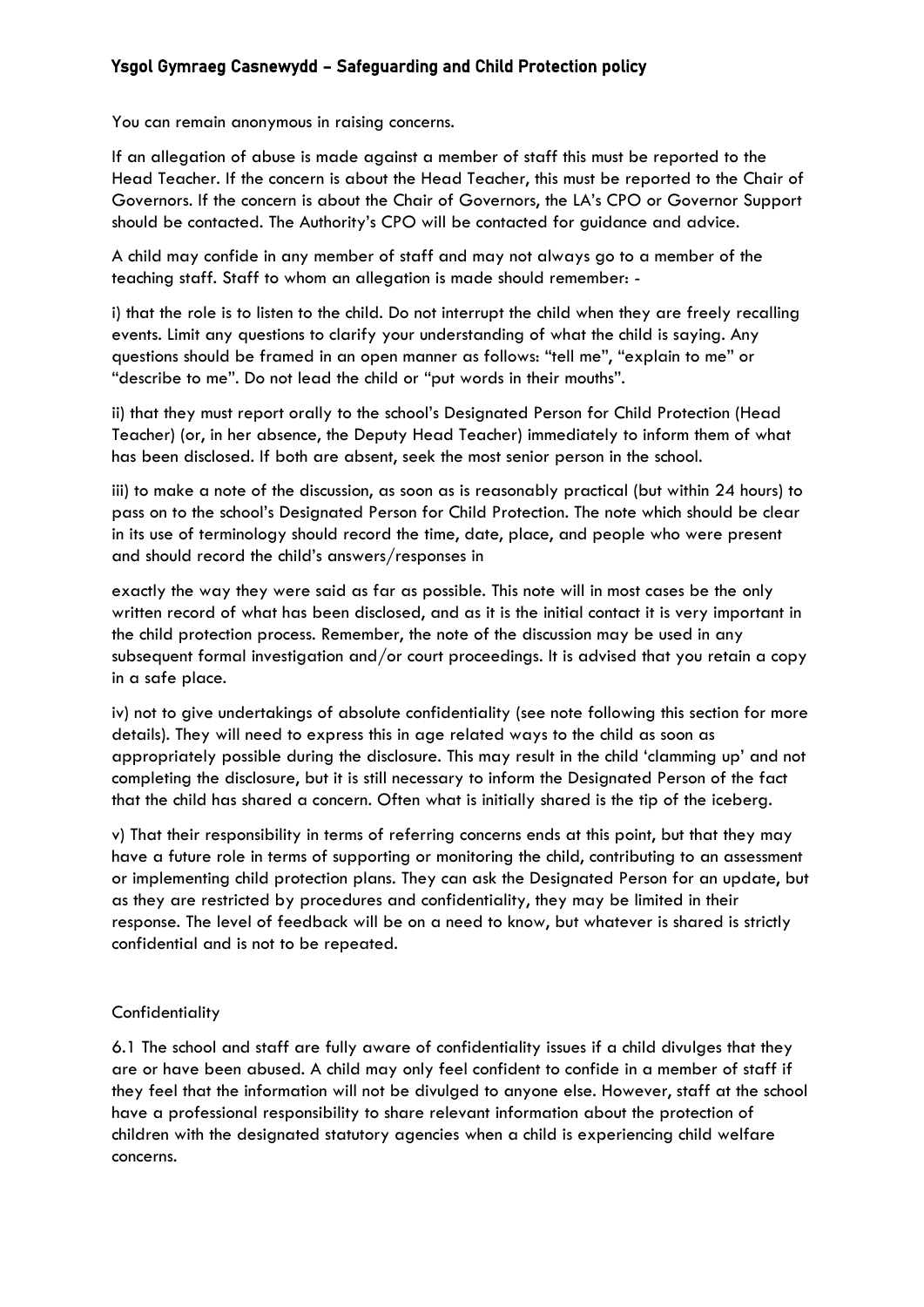It is important that each member of staff deals with this sensitively and explains to the child that they must inform the appropriate people who can help the child, but they will only tell those who need to know in order to be able to help. Staff should reassure the child and tell them that their situation will not be common knowledge within the school (i.e. not discussed with other staff). Staff need to be aware that it may well have taken significant courage on the part of the child to disclose the information and they may also be experiencing conflicting emotions, involving

feelings of guilt, embarrassment, disloyalty (if the abuser is someone close) and hurt.

# **Training**

The school is mindful of national and local training requirements and guidance, which will include Newport Safeguarding Children Board's (SEWSCB) guidance, advice and training opportunities.

7.1 The school will ensure that the Designated Person for Child Protection (DSP) and any Deputies will have received initial training when starting their role and continued professional updates as required. Specific updates as suggested by national and local requirements will be central to the DSP's and any Deputies' development.

7.2 All staff will be regularly updated during the year as appropriate from the Designated Person, but will receive specific awareness raising training within a two-year period. Whole school training took place September 2020.

7.3 It will be a recommendation that the governing body also receive awareness raising training. The nominated governor will be offered opportunities for more specific training and will be invited to staff training.

The Designated Safeguarding Person at this school is: -

Mrs Ceri Parry (Head Teacher) Level 2 training (November 2019)

The Deputy Designated Safeguarding Persons for child protection at this school is: -

Mrs Rhian Evans (Deputy Head Teacher) Level 2 training - (November 2019)

The nominated governor for child protection at this school is: -

Mrs Jane Marshall

The local authority Education Safeguarding Officer is: -

Mrs Nicola Davies and can be contacted at: -

Phone- 01633 656656

The local authority Designated Lead Officer for child protection is: -

Mr Mike Sloan can be contacted at: -

Phone – 01633 656656

The local authority Designated Officer for Prevent: -

Mrs Heather Powell – 01633 656656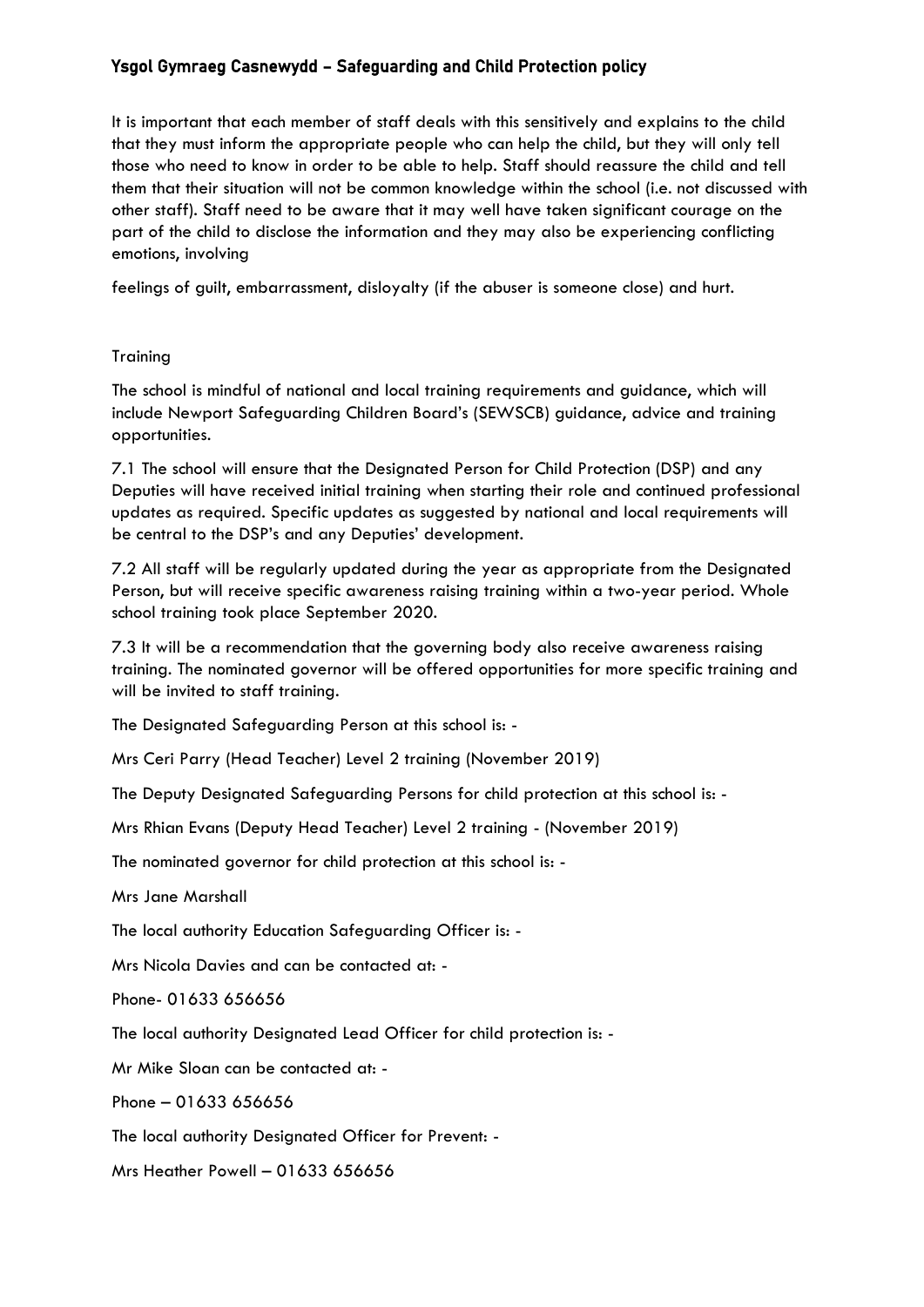Social Services can be contacted as follows: - Children's Duty desk - 01633 656656 Out of hours' number – 0800 3284432 This policy was updated in October 2021 by Rhian Evans This policy was presented and accepted by the Governing Body on 16/11/21 Signed: Alan Speight (Chair of Governors) The staff were made aware of this policy and or updates in: November 2021 This policy will be reviewed in: November 2022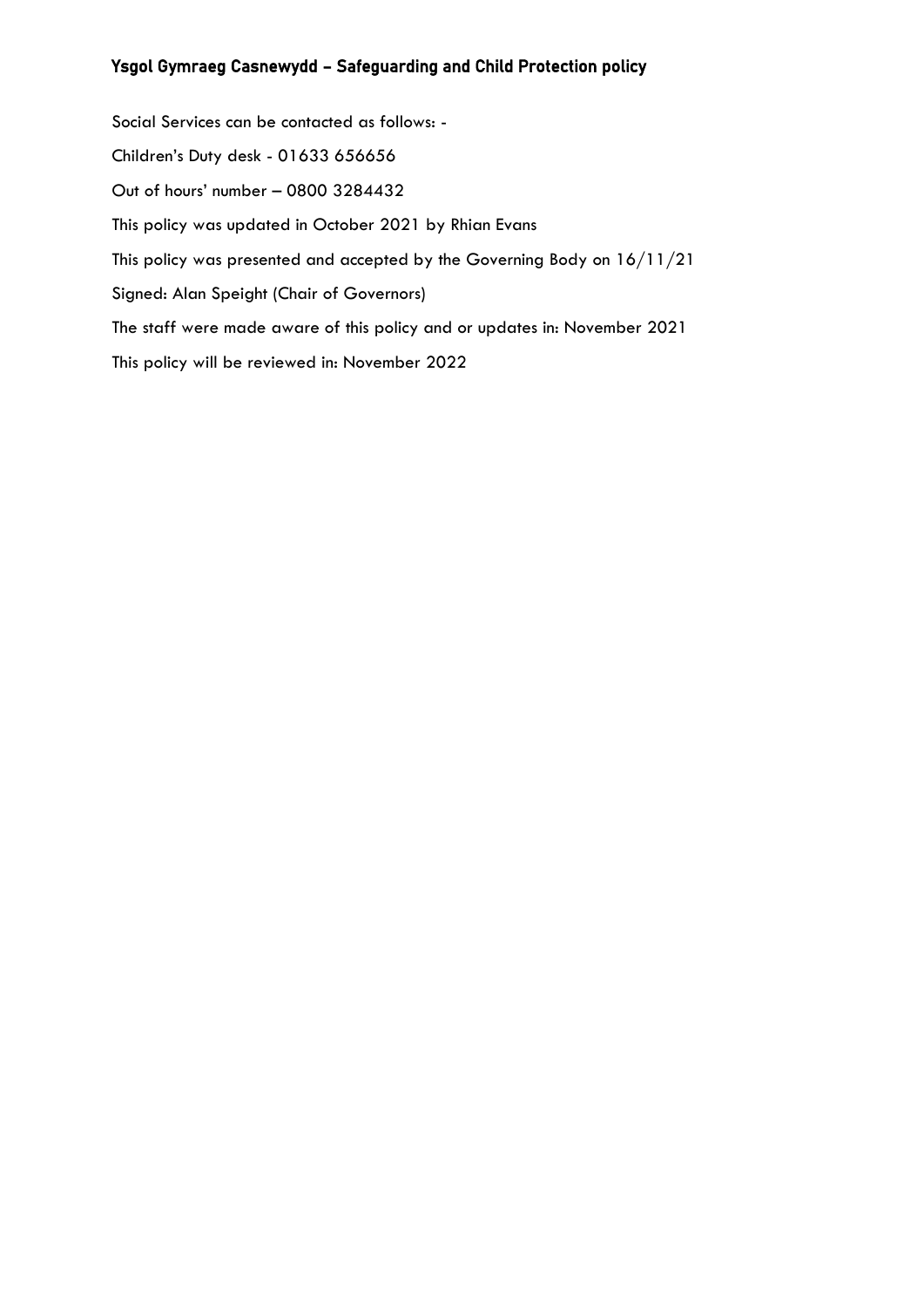# **Appendix A - Associated Policies, Guidance and Advice**

[www.wales.gov.uk/educationandskills](http://dera.ioe.ac.uk/23182/1/150608-reporting-misconduct-en.pdf)

- All Wales Child Protection Procedures- April 2008
- Safeguarding Children: Working Together Under the Children Act 2004

[http://gov.wales/pubs/circulars/2007/nafwc1207en.pdf?lang=en](http://gov.wales/docs/dcells/publications/110209respecten.pdf?lang=en)

● Keeping Learners Safe: The role of local authorities, governing bodies and proprietors of independent schools under the Education Act 2002. (January 2015)

[http://learning.gov.wales/docs/learningwales/publications/150114-keeping-learners-safe](https://www.gov.uk/government/publications/channel-guidance)[en.pdf](https://www.gov.uk/government/publications/channel-guidance)

● Safeguarding in Education: handling allegations of abuse against teachers and other staff – circular 009/2014 (April 2014)

[http://learning.gov.wales/docs/learningwales/publications/140410-safeguarding-children](https://www.gov.uk/government/publications/prevent-duty-guidance)[in-education-en.pdf](https://www.gov.uk/government/publications/prevent-duty-guidance)

● Disciplinary and dismissal procedures for school staff- circular 002/2013 (replaces circular 007/2001)

[http://gov.wales/docs/dcells/publications/130227disciplinaryanddismissalen.pdf](http://www.governorswales.org.uk/)

● Procedures for Whistle blowing in Schools and Model policy- Welsh Assembly Government circular 036/2007

<http://dera.ioe.ac.uk/23182/1/150608-reporting-misconduct-en.pdf>

● Procedures for reporting misconduct and incompetence in the education workforce in Wales-Welsh Government 168/2015 (replaces 018/2009)

[http://dera.ioe.ac.uk/23182/1/150608-reporting-misconduct-en.pdf](http://learning.gov.wales/docs/learningwales/publications/150114-keeping-learners-safe-en.pdf)

● Safe and effective intervention-use of reasonable force and searching for weapons, Welsh Government circular 097/2013 (replaces 041/2010).

[http://gov.wales/docs/dcells/publications/130315safe-effective-en.pdf](http://gov.wales/docs/dcells/publications/160111-respect-and-resilience-update-en.pdf)

● Education Records, School Reports and the Common Transfer System-National Assembly for Wales circular 18/2006

[http://gov.wales/docs/dcells/publications/060707-education-records-en.pdf](http://gov.wales/docs/dcells/publications/130227disciplinaryanddismissalen.pdf)

● Information and Guidance on Domestic Abuse: Safeguarding Children and Young People in Wales 2010 (Welsh Assembly Government)

[http://learning.gov.wales/docs/learningwales/publications/130509-domestic-abuce](http://gov.wales/docs/dcells/publications/160112-respect-and-resilience-self-assessment-tool-en.pdf)[safguarding-en.pdf](http://gov.wales/docs/dcells/publications/160112-respect-and-resilience-self-assessment-tool-en.pdf)

Good Practice Guide: A Whole Education Approach to Violence against Women, Domestic Abuse and Sexual Violence in Wales

[http://gov.wales/docs/dsjlg/publications/commsafety/151020-whole-education-approach](http://gov.wales/docs/dsjlg/publications/commsafety/151020-whole-education-approach-good-practice-guide-en.pdf)[good-practice-guide-en.pdf](http://gov.wales/docs/dsjlg/publications/commsafety/151020-whole-education-approach-good-practice-guide-en.pdf)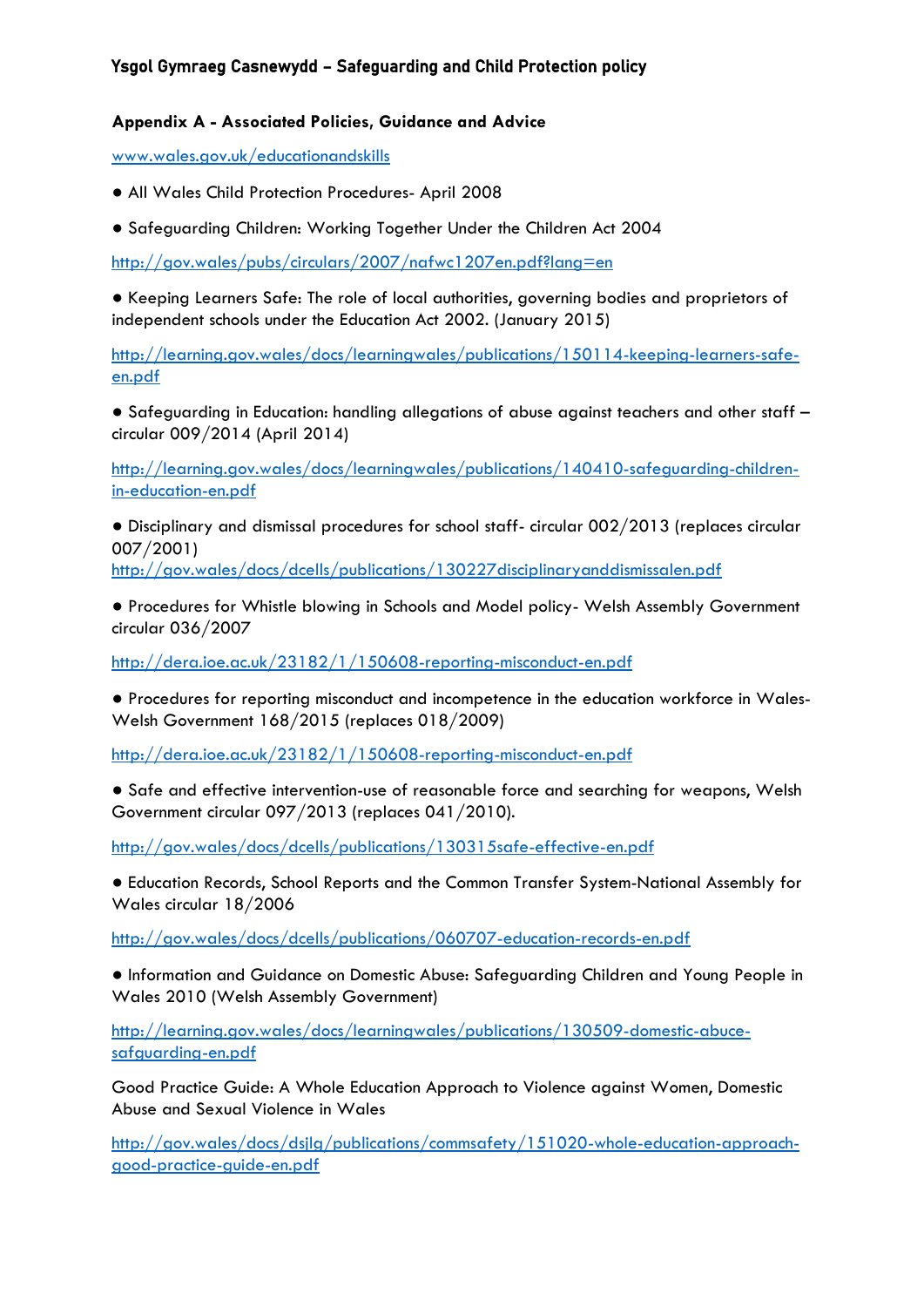● Children Missing from Education WG circular 002/2017 (replaces circular 006/2010)

[http://learning.gov.wales/docs/learningwales/publications/170323-statutory-guidance-to](http://gov.wales/docs/dcells/publications/130315safe-effective-en.pdf)[help-prevent-children-and-young-people-from-missing-education-en.pdf](http://gov.wales/docs/dcells/publications/130315safe-effective-en.pdf)

Other relevant legislation:

- · The Children Act 2004
- · The Education Act 2002
- · The Education Act 2011
- · The Human Rights Act 1998
- · The Data Protection Act 1998
- · The Children Act 1989
- · Social Services and Well-being (Wales) Act 2014

Hyperlinks to websites that have important links to Safeguarding, and in particular Child Protection (This is not an exhaustive list)

- [www.wales.gov.uk](http://learning.gov.wales/docs/learningwales/publications/130509-domestic-abuce-safguarding-en.pdf)
- [www.ewc.wales](http://www.ewc.wales/)
- [www.governorswales.org.uk](http://learning.gov.wales/docs/learningwales/publications/170323-statutory-guidance-to-help-prevent-children-and-young-people-from-missing-education-en.pdf)
- [www.thinkuknow.co.uk](http://learning.gov.wales/docs/learningwales/publications/140410-safeguarding-children-in-education-en.pdf)
- [www.wales.gov.uk/domesticabuse](http://gov.wales/docs/dcells/publications/060707-education-records-en.pdf)

●[https://www.gov.uk/government/uploads/system/uploads/attachment\\_data/file/445977/](http://gov.wales/docs/dsjlg/publications/equality/140512-hate-crime-framework-en.pdf) 3799 Revised Prevent Duty Guidance England Wales V2-Interactive.pdf

SEWSCB documents can be found on their website: [www.sewsc.org.uk](http://www.sewsc.org.uk/)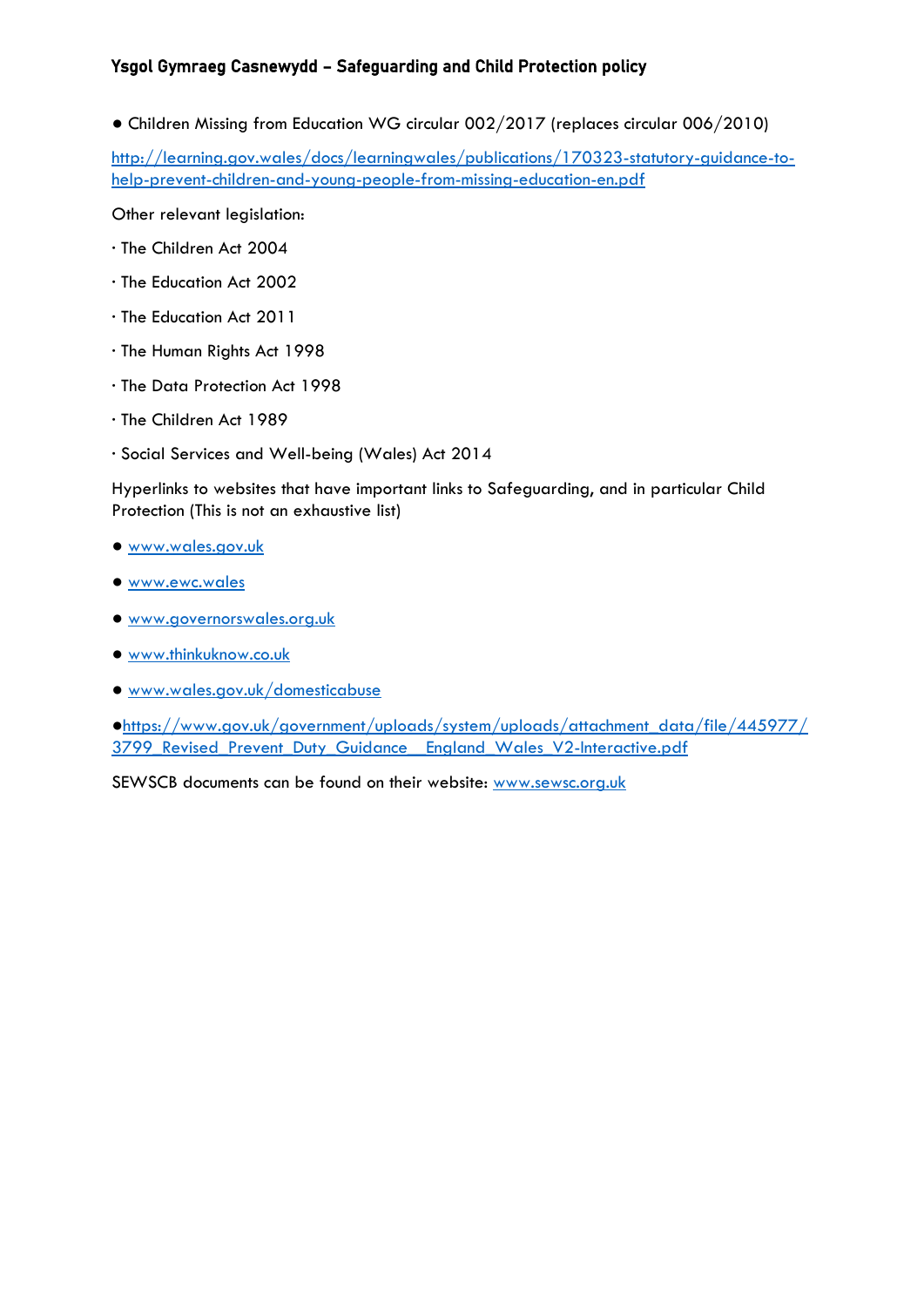# **Appendix B**

# **Definitions of Child Abuse and Neglect**

A child is abused or neglected when somebody inflicts harm, or fails to act to prevent harm. Children may be abused in a family or in an institutional or community setting, by those known to them or, more rarely, by a stranger. A child or young person up to the age of 18 years can suffer abuse or neglect and require protection via an inter-agency child protection plan. **Physical abuse**

Physical abuse may involve hitting, shaking, throwing, poisoning, burning or scalding, drowning, suffocating, or otherwise causing physical harm to a child. Physical harm may also be caused when a parent or caregiver fabricates or induces illness in a child who they are looking after.

#### **Emotional abuse**

Emotional abuse is the persistent emotional ill treatment of a child such as to cause severe and persistent adverse effects on the child's emotional development. It may involve conveying to a child that they are worthless or unloved, inadequate or valued only in so far as they meet the needs of another person. It may feature age or developmentally

inappropriate expectations being imposed on children. It may involve causing children frequently to feel frightened or in danger, for example by witnessing domestic abuse within the home or being bullied, or the exploitation or corruption of children. Some level of emotional abuse is involved in all types of ill treatment of a child, though it may occur alone.

#### **Sexual abuse**

Sexual abuse involves forcing or enticing a child or young person to take part in sexual activities, whether or not the child is aware of what is happening. The activities may involve physical contact, including penetrative or

non-penetrative acts. They may include non-contact activities, such as involving children in looking at, or in the production of, pornographic material or watching sexual activities, or encouraging children to behave in sexually

#### inappropriate ways.

#### **Neglect**

Neglect is the persistent failure to meet a child's basic physical and/or psychological needs, likely to result in the serious impairment of the child's health or development. It may involve a parent or caregiver failing to provide

adequate food, shelter and clothing, failing to protect a child from physical harm or danger, or the failure to ensure access to appropriate medical care or treatment. It may also include neglect of, or unresponsiveness to, a child's

basic emotional needs. In addition, neglect may occur during pregnancy as a result of maternal substance misuse.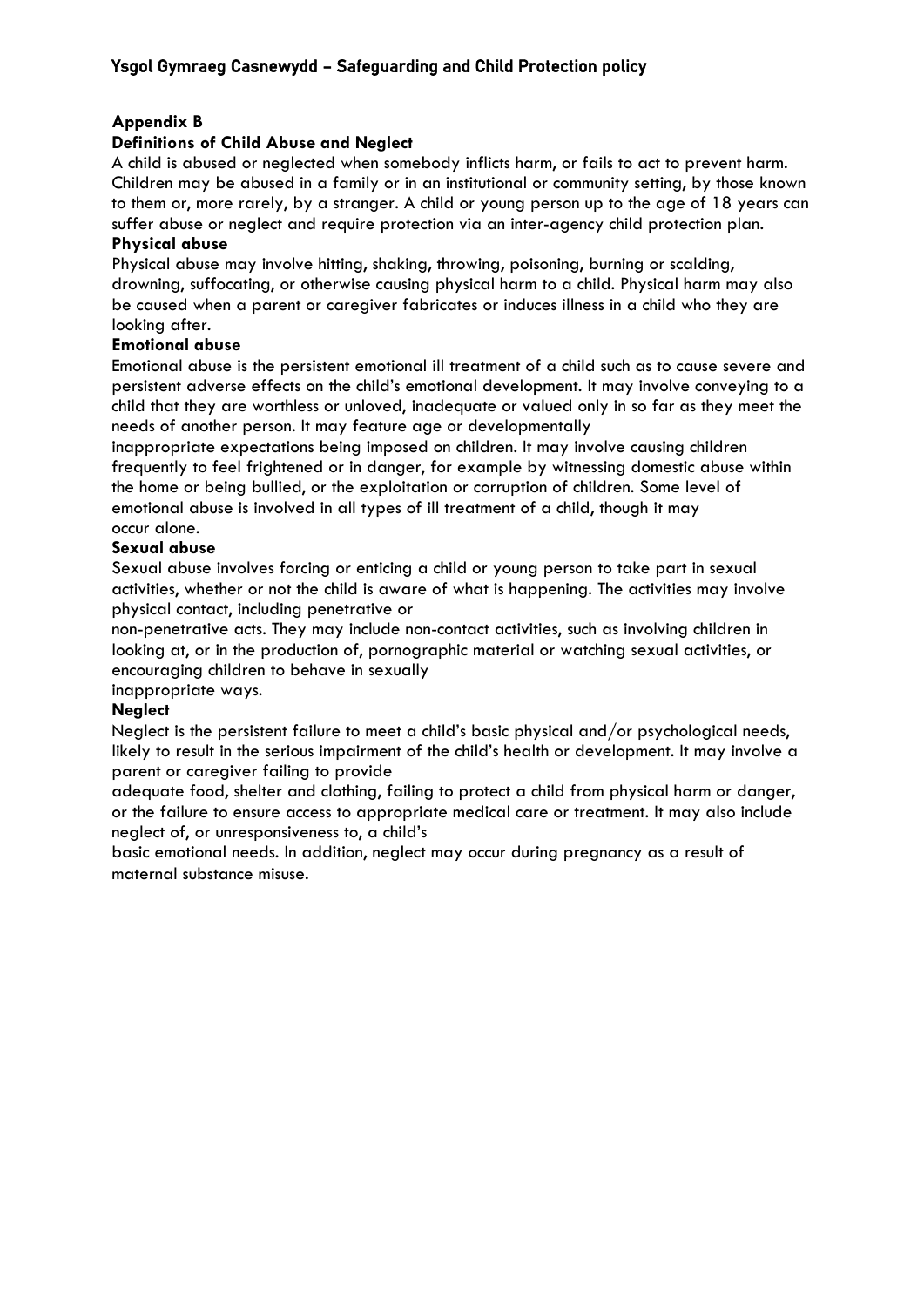# **Appendix C**

Transfer of pupil safeguarding records

PART 1: To be completed by sending school

● When you know that a child on the CP register (or where there are safeguarding concerns) is moving schools contact the DSP at the receiving school within 2 days of the child leaving your school to share information.

● Please ensure that the safeguarding file is passed to the Designated Senior Person at the receiving school using a secure method of delivery with Part 1 of this form completed. It should be marked as 'confidential for the attention of the DSP only'.

- The file should be transferred within 10 working days
- You are advised to keep a copy of this form for your own records.

NAME OF CHILD

DOB-

NAME OF SCHOOL

SENDING SAFEGUARDING FILE:

ADDRESS OF SENDING SCHOOL:

DATE FILE SENT:

NAME OF DESIGNATED SENIOR PERSON (DSP)FOR SAFEGUARDING:

METHOD OF DELIVERY:

SIGNATURE:

PART 2: To be completed by receiving school

Ø Please complete and return this form to the DSP listed in Part 1 above.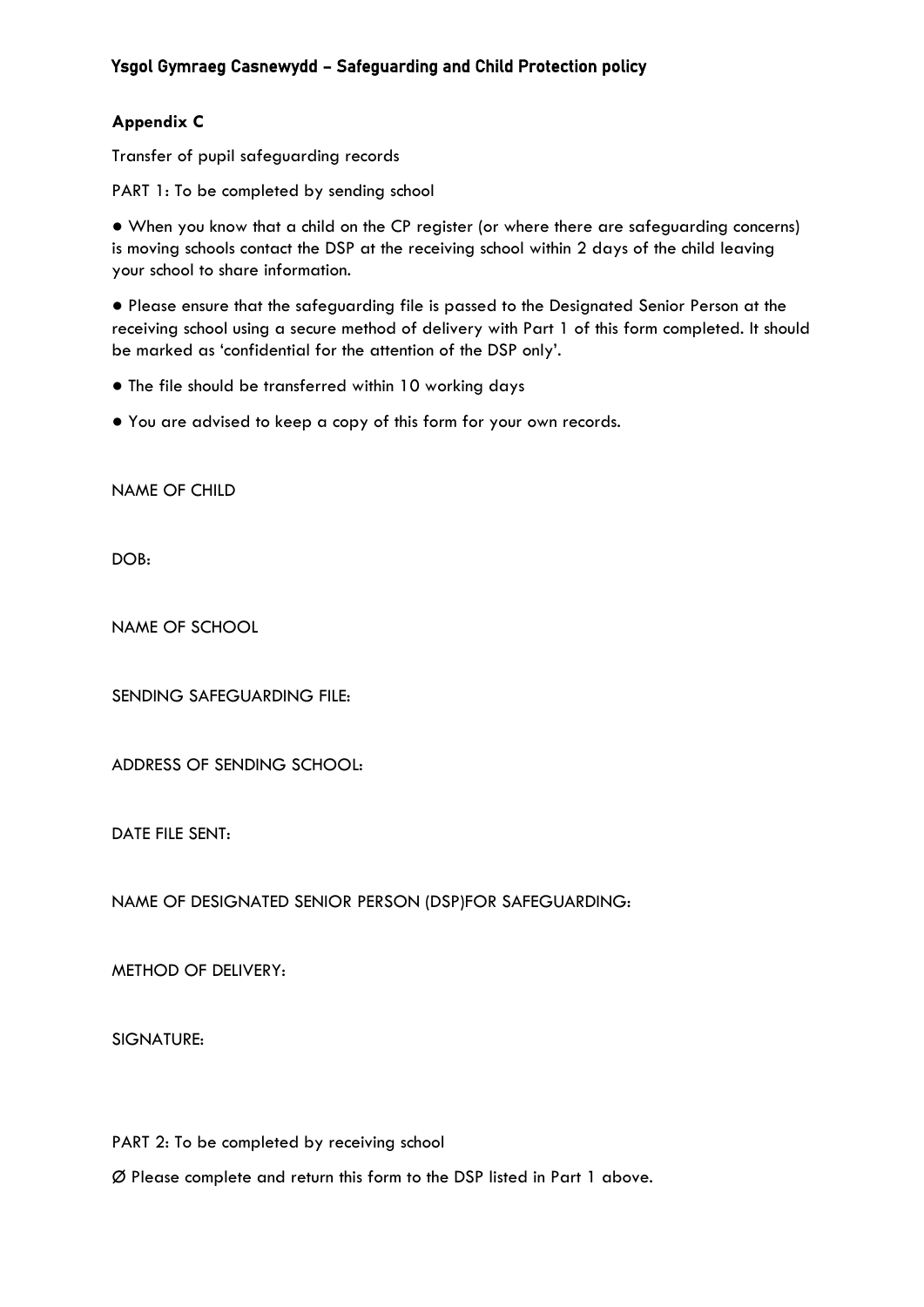- Ø If you choose to return this form electronically, please ensure this is completed securely.
- Ø You are advised to keep a copy of this form for your own reference.
- Ø The safeguarding file should be stored securely, and away from the main pupil file.

NAME OF SCHOOL

RECEIVING FILE:

ADDRESS:

DATE RECEIVED:

NAME OF DESIGNATED SENIOR PERSON (DSP) RECEIVING FILE:

IS THE FILE INTACT ON RECEIPT?

SIGNATURE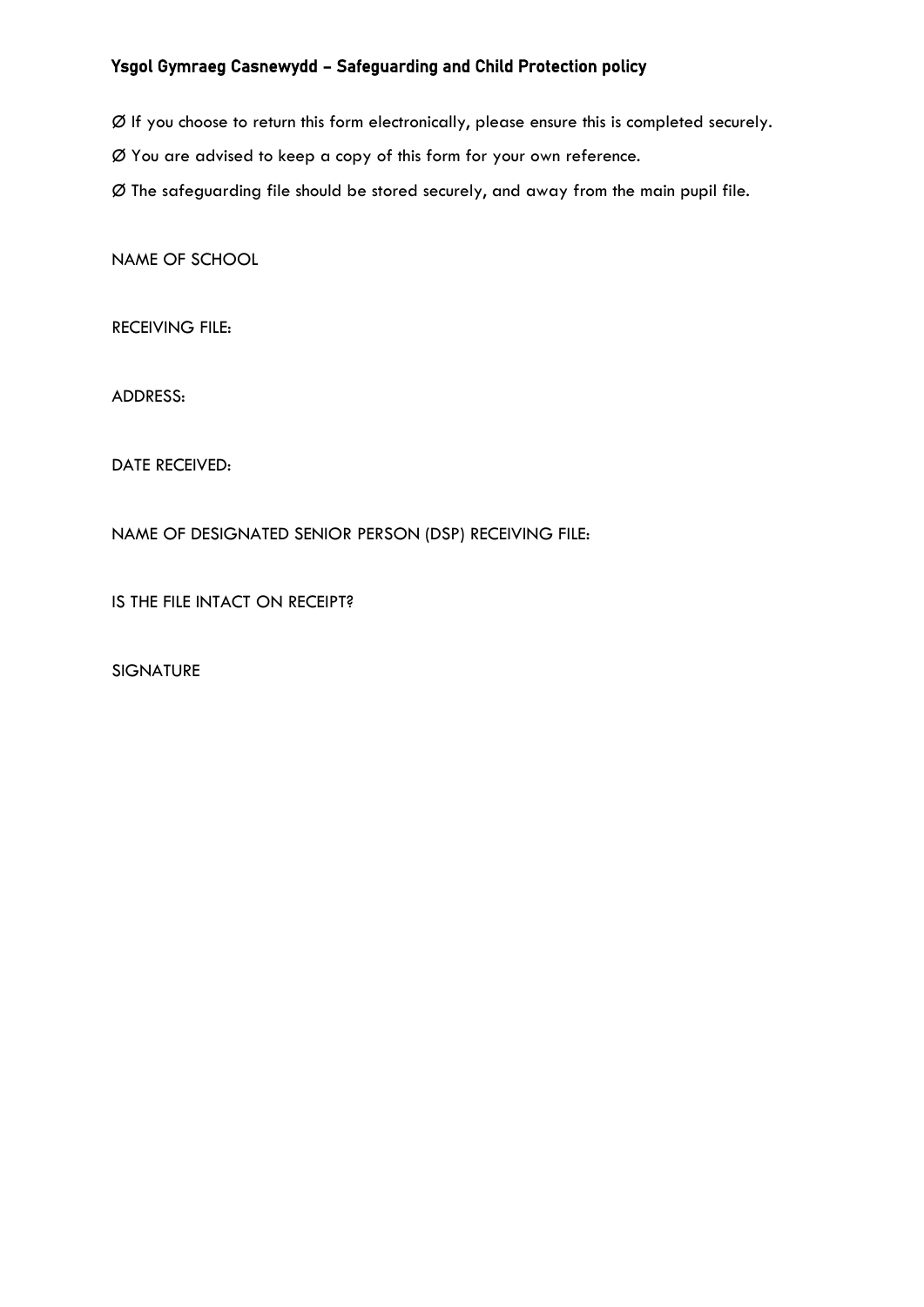# **Appendix D - Professional Allegations**

This Flowchart should be used as a brief checklist of procedure for allegations/concerns against a professional in school.

Detailed procedures are outlined in All Wales Child Protection Procedures 2008, Section 4.

Also refer to Safeguarding Children In Education: Handling Allegations of abuse against teachers and other staff 009/2014

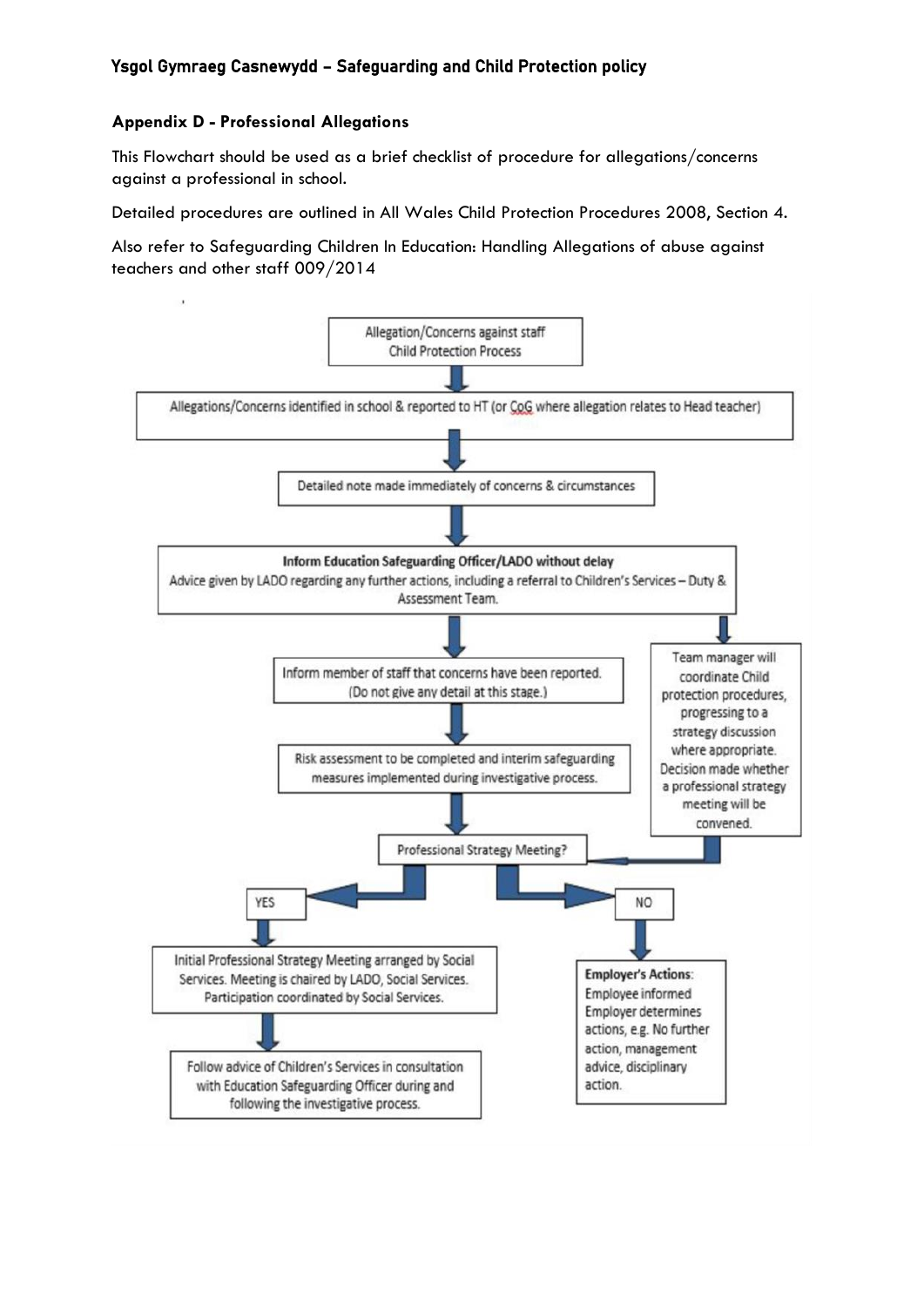# **Appendix E** - **Policy Statement**

Community Cohesion – Preventing Extremism

Our school is committed to providing a safe environment for all of our students, staff and any visitors. There is no place for extremist views of any kind in our school.

Community cohesion is the term used to describe how everyone in a geographical area lives alongside each other with mutual understanding and respect. A cohesive community is where a person has a strong sense of belonging. It is safe, vibrant and able to be resilient and strong when tensions occur.

Those involved in supporting terrorism look to exploit and radicalise vulnerable people, including children and young people. Since July 2015, the Counter Terrorism and Security Act 2015 introduced a statutory duty on us 'to have due regard to the need to prevent people from being drawn into terrorism'

We are aware that young people can be exposed to extremist influences or prejudiced views from an early age which spring from a variety of sources including the internet. At times students, visitors or parents may themselves reflect or display views that may be considered as discriminatory, prejudiced or extremist, including using derogatory language; this will always be challenged and where appropriate dealt with.

Education is a powerful deterrent against this and we will strive to equip young people with the knowledge, skills and resilience to challenge and discuss such issues in a facilitated and informed way. This way our students are enriched, understand and become tolerant of difference and diversity where they can thrive, feel valued and not marginalised.

We have a clear safeguarding framework on how to manage and respond to issues where a pupil develops or expresses extreme views and ideologies, which are considered inflammatory and against the community cohesion ethos of our school.

Where such cases are identified a Multi-Agency Referral Form is to be completed and submitted to Children's Services. The Local Authority Lead Officer for PREVENT should also be contacted.

# Safeguarding Channel Panel

Safeguarding and promoting the welfare of children, young people and adults is everyone's responsibility. We are committed to working with our partners to protect and support our students, and where a Multi-Agency Referral Form leads to one of our Students needing safeguarding, we will support the Channel programme.

Channel is a multi-agency approach to protect vulnerable people by identifying individuals at risk; assessing the nature and extent of that risk; and developing the most appropriate support plan for the individuals concerned.

Channel is about ensuring that vulnerable children and adults of any faith, ethnicity or background receive support before their vulnerabilities are exploited by those that would want them to embrace terrorism, and before they become involved in criminal terrorist related activity.

Key Points of Contact

Prevent Lead for NCC: Heather Powell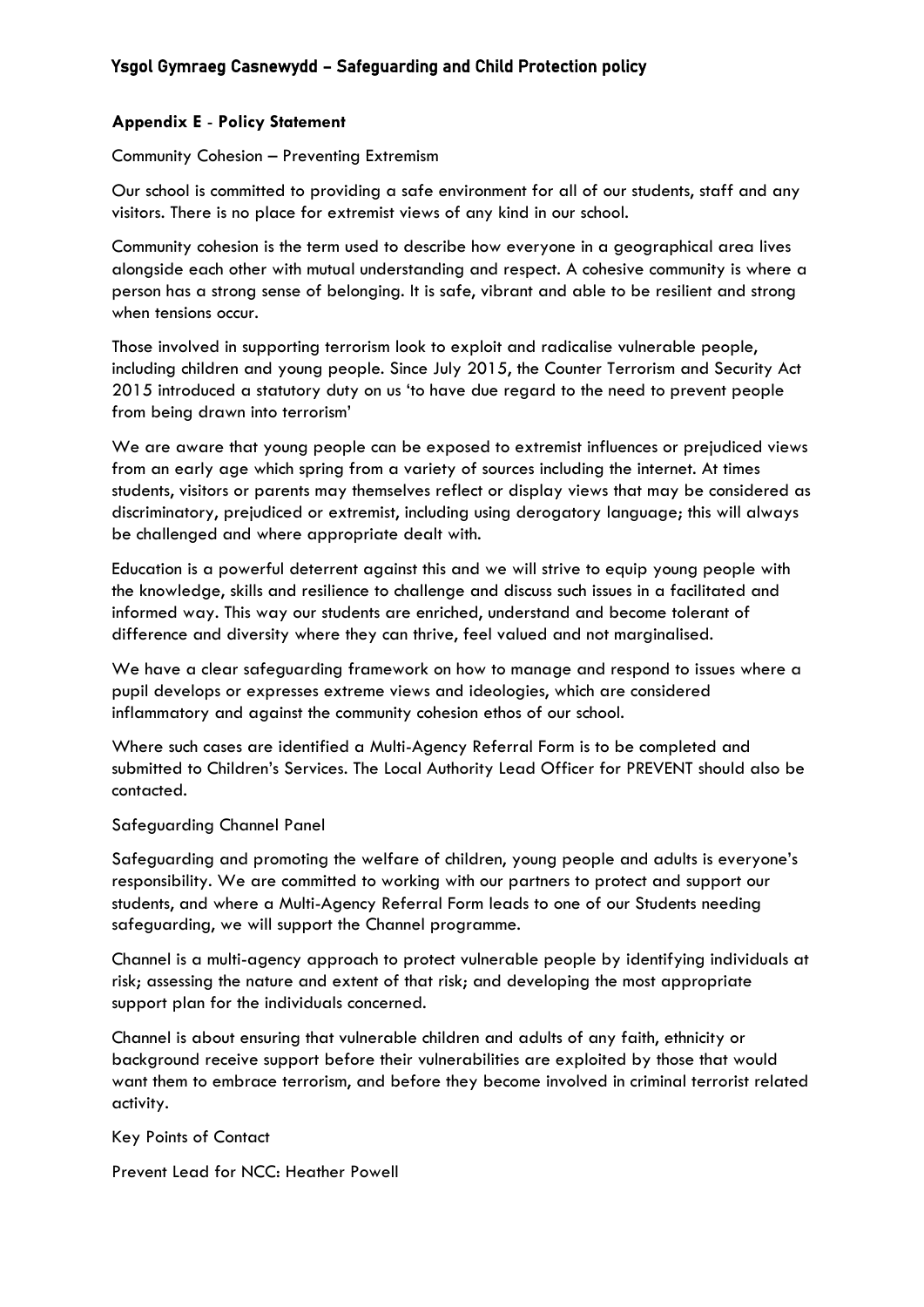# Reference Material

Respect and resilience - Developing Community Cohesion - A Common Understanding for Schools and their Communities

[http://gov.wales/docs/dcells/publications/110209respecten.pdf](http://www.wales.gov.uk/domesticabuse)

Respect and Resilience – Developing Community Cohesion (updated January 2016, 196/2016)

[http://gov.wales/docs/dcells/publications/160111-respect-and-resilience-update-en.pdf](https://www.gov.uk/government/uploads/system/uploads/attachment_data/file/445977/3799_Revised_Prevent_Duty_Guidance__England_Wales_V2-Interactive.pdf)

Respect and Resilience – Developing Community Cohesion: Assessment tool:

[http://gov.wales/docs/dcells/publications/160112-respect-and-resilience-self-assessment](http://course.ncalt.com/Channel_General_Awareness)[tool-en.pdf](http://course.ncalt.com/Channel_General_Awareness)

E-learning training on PREVENT: https://elearning.prevent.homeoffice.gov.uk/

Free online resource: [http://course.ncalt.com/Channel\\_General\\_Awareness](http://www.thinkuknow.co.uk/)

Channel Guidance: [https://www.gov.uk/government/publications/channel-guidance](http://www.wales.gov.uk/)

Prevent Duty Guidance: [https://www.gov.uk/government/publications/prevent-duty-guidance](http://www.wales.gov.uk/educationandskills)

Website: [http://educateagainsthate.com](http://educateagainsthate.com/) Resources for parents and teachers

Tackling Hate Crimes and Incidents: A Framework for Action

[http://gov.wales/docs/dsjlg/publications/equality/140512-hate-crime-framework-en.pdf](http://gov.wales/pubs/circulars/2007/nafwc1207en.pdf)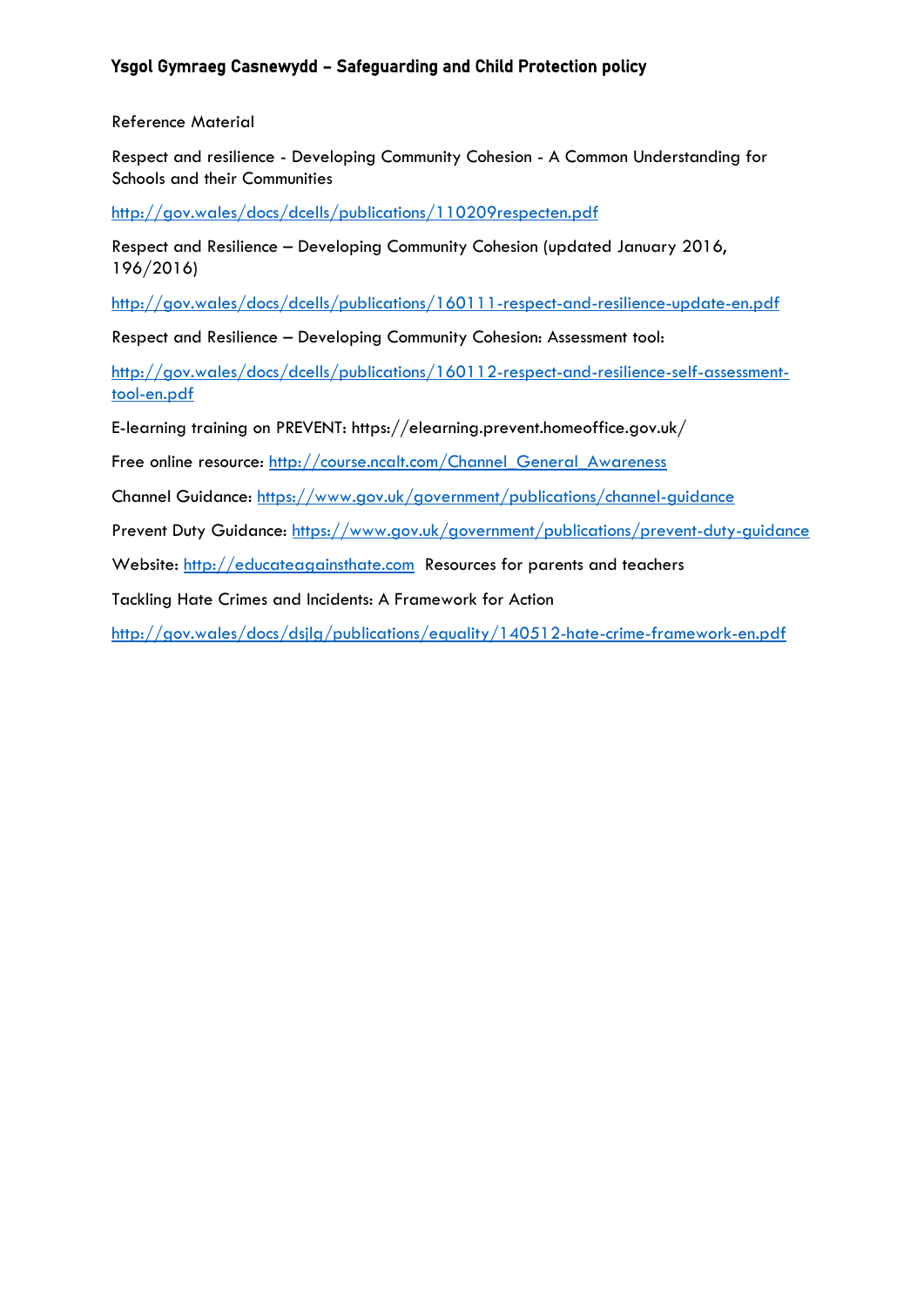#### **Appendix F – Covid-19**

Covid 19 safeguarding policy annex: to be read in conjunction with the school's safeguarding/child protection policy. This document should be regularly updated in response to any changes to local and national guidance.

# **Duty to Report Safeguarding Issues: Information for staff and volunteers during COVID 19 (school closure/partial closure)**

Whether learners are at home or in the classroom, safeguarding and the welfare of learners is paramount and takes precedence over all other considerations. At all times practitioners should continue to follow the school or setting's safeguarding policies. All issues relating to online safeguarding should be dealt with in the same way as face-to-face teaching or interactions.

The Social Services and Well-being (Wales) Act 2014 specifies the duty placed on practitioners and partners (under s.162 of the Act) to report both adults and children where they have reasonable cause to suspect the criteria regarding risk of harm is met.

A referral must be made whenever a professional has concerns about a child under the age of 18 years.

#### **Remote learning and safeguarding**

Schools should include their guidance for practitioners on remote learning and information for learners/parents and carers. The school's policies for online safety; staff and learner well-being and safeguarding and distance learning should reflect how video-conferencing and live-streaming will be carried out and monitored. Refer to: https://hwb.gov.wales/zones/keeping-safe-online/live-streamingandvideo-conferencing-safeguarding-principles-and-practice/

#### **Blended and Distance Learning**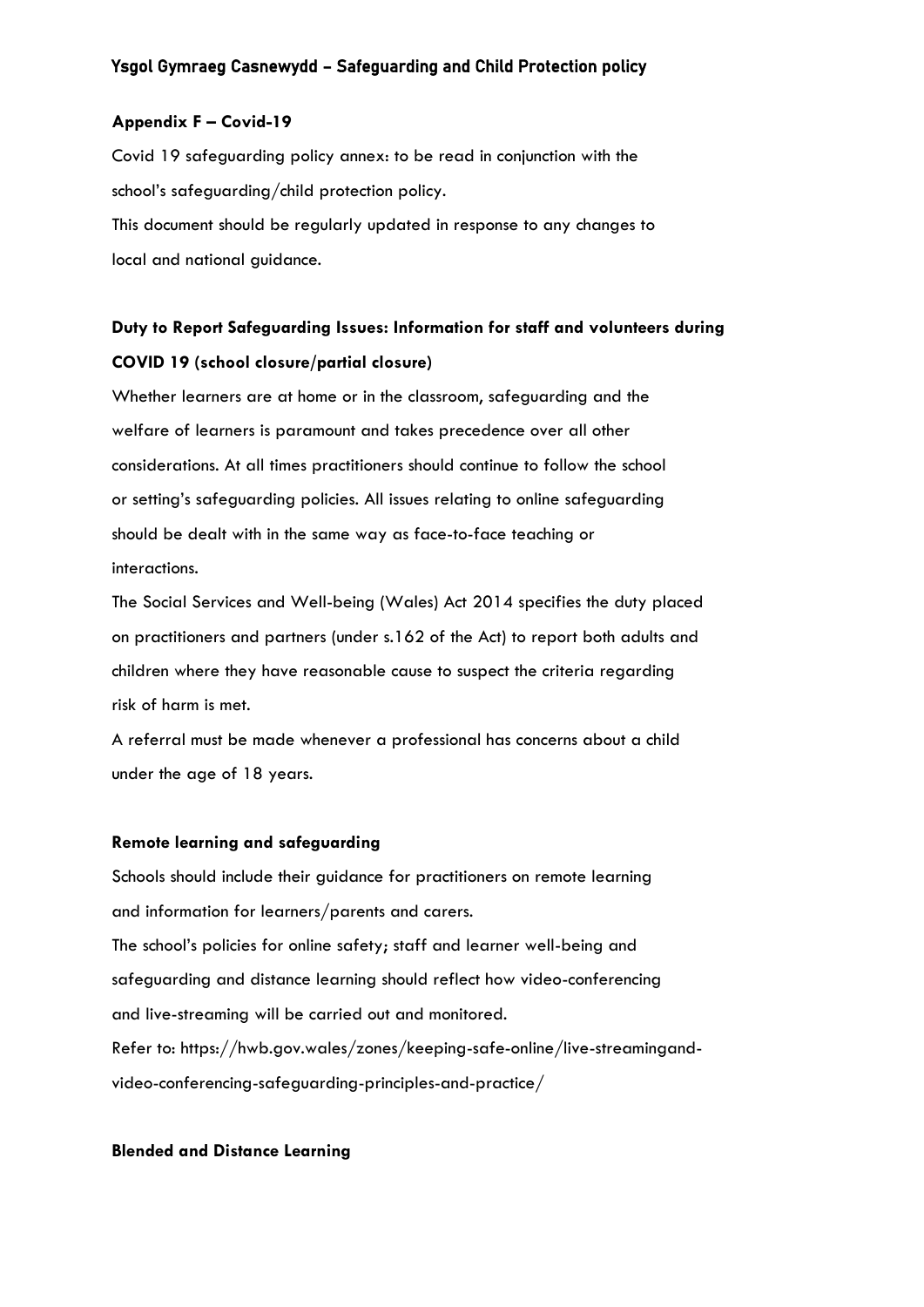#### **Live-Streaming policy**

Ysgol Gymraeg Casnewydd – Safeguarding and Child Protection policy Live streaming will be agreed on an individual basis by the HT, DHT (with the backing of the governing body). Individual or group live streaming will be determined by the need and the reasons for the request. All live-streamed lessons will be carried out using Microsoft Teams via Hwb. Safeguarding and welfare of learners is paramount and takes precedence over all other considerations. All issues relating to online safeguarding will be dealt with in the same way as face-to-face teaching. Policies and procedures for reporting incidents of misuse will be followed at all times.

Before carrying out a live-streaming session all staff involved will:

• Consider the purpose, benefits and limitations of a live-streaming lesson and consider if an alternative method is more appropriate.

• Consider availability of all learners involved as well as the number of learners on the session.

• Ensure the length of live-streamed session are appropriate for their learners.

• Consider the availability/strength of each learner's network connection and take steps to provide the best possible conditions for stable connectivity if required (i.e. the provision of MiFi devices).

• Consider alternative lesson format if there's likely to be inequality of access due to connectivity issues, hardware issues, caring for siblings or any other reason.

• Ensure the lesson is planned in advance and sufficient notice given to learners and parents/carers as required.

• Seek authorisation from the school's HT to carry out live streaming and let the senior leadership team know the planned timetable of all lessons.

• Check all content is appropriate and for any tasks requiring online research, check the suitability of the websites prior to the lesson.

• Ensure that all learners have access to software applications required,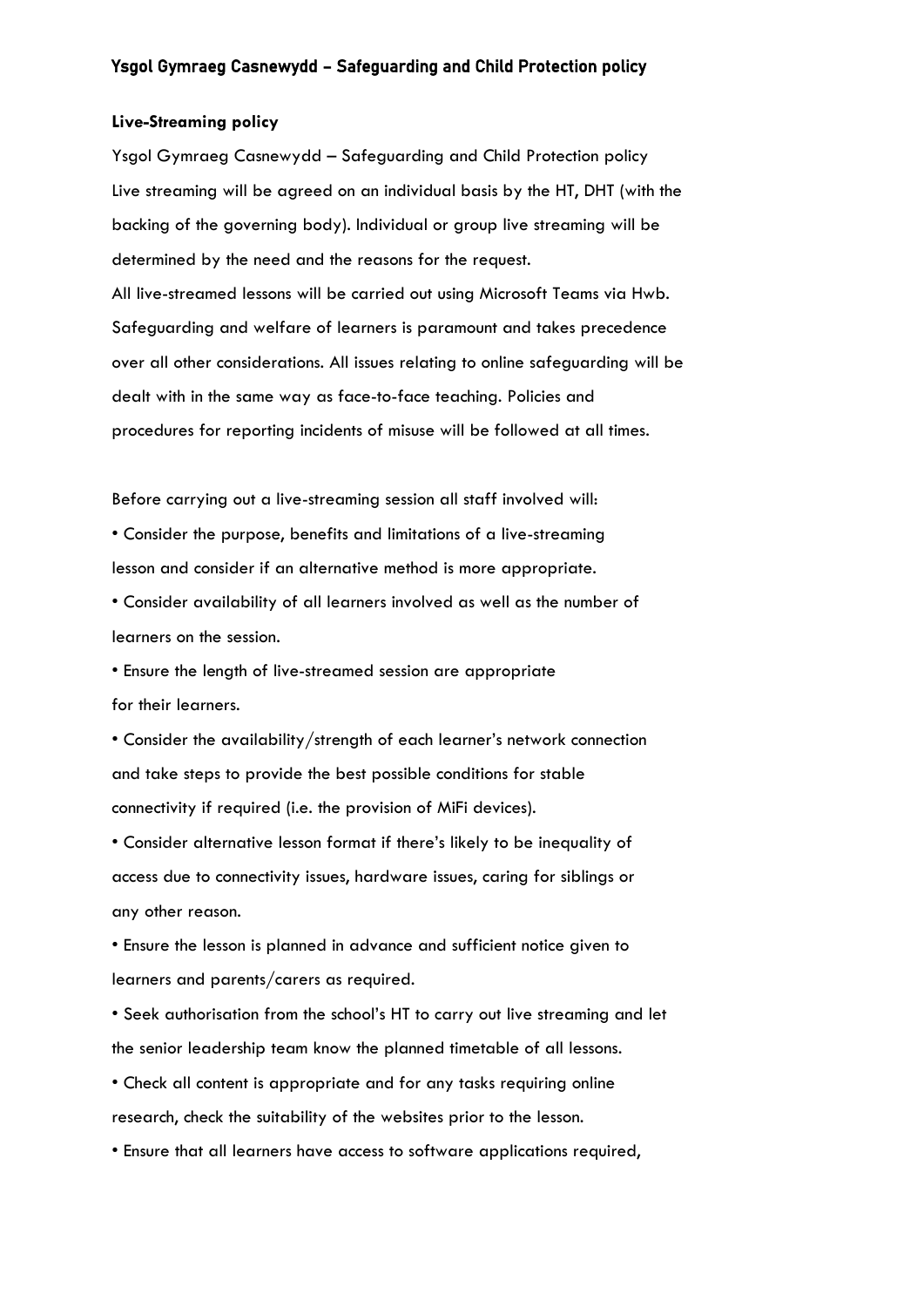this will be facilitated through the Hwb platform.

• Familiarise themselves with features of Microsoft Teams and how to use it effectively.

• Ensure a "Live-Streaming Contract" is in place for all learners involved in live-streaming lessons.

Further guidance can be found on the Online safety zone on Hwb.

#### **Working with other agencies/information sharing**

As part of the Council's response to COVID 19 we will work with Children's Services and other partners to support vulnerable learners. If schools have to return to a situation of remote learning, then children identified on the school's 'vulnerable learner list' will be contacted regularly by the school. Other relevant agencies involved will be notified where contact cannot be made or Ysgol Gymraeg Casnewydd – Safeguarding and Child Protection policy if concerns arise. The school will continue to participate in all relevant multiagency meetings in order to safeguard children and young people.

#### **Vulnerable Learners list/Contact Records (during periods of school closures)**

The list of vulnerable learners may change regularly; for example, in response to an Encompass alert received by the school. As a school we will: a) Review the list on a regular basis b) Keep in regular contact with all vulnerable learners c) Liaise with the school's EWO and other relevant practitioners where we are unable to make contact with vulnerable learners/families d) Keep a record of all communication with learners and families Local procedures during this time Newport's Safeguarding Hub will continue to respond to referrals that indicate that a child/young person is at risk of harm. This is defined as: • A child/young person who has disclosed that they have been physically harmed resulting in an injury or bruising • A child/young person who does not have the ability to communicate